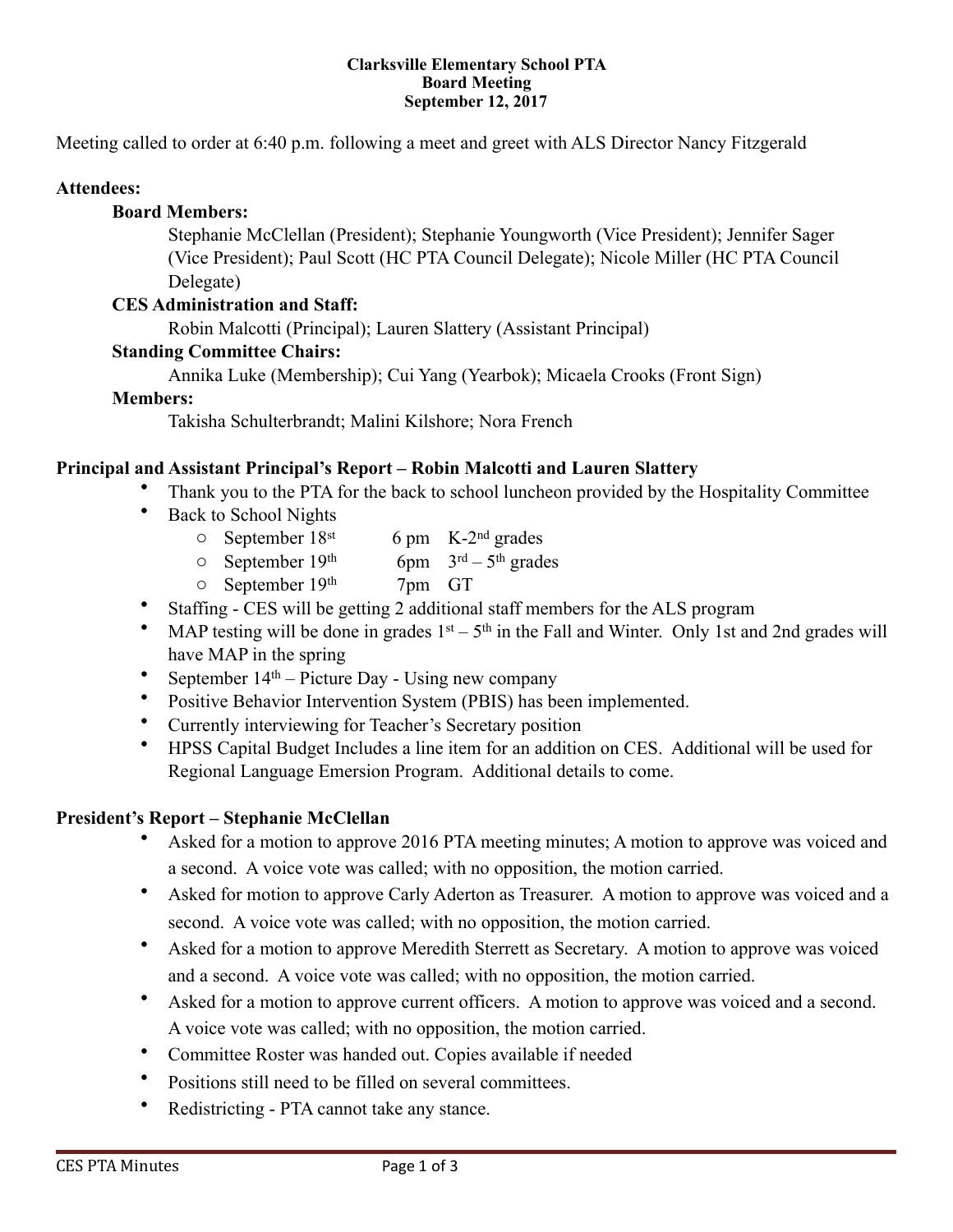## **Treasurer's Report – submitted by Carly Aderton**

• A detailed proposed budget was handed out

### **PTA Delegate Report**

- Howard County is holding Redistricting Forums. The vote is scheduled for November. Additional details can be found on HCPSS website home page.
- County has not reached a decision of changing school start times.
- PTA needs to ensure following all 990 regulations

### **Committee Reports**

### **Membership – Annika Luke**

- Number of 1 person memberships 29 \$435.00
- Number of 2 person memberships 21 \$525.00
- Total from membership \$960.00
- Total from Cougar donations \$2,280.00
- Total from everything \$4,200.00

#### **Volunteer Coordinator**

• No Report

#### **Hospitality/Staff Appreciation**

• No report

#### **After School Programming**

• No Report

#### **Box Tops**

• No Report

### **Communications – submitted by Jennifer Sager**

- Newsletter will be sent out on Thursdays and not Fridays this year
- Tuesday by close of business submit anything to her that you would like to include

#### **Cultural Arts**

- Working on scheduling Artist In Residence
- Scheduling Native American drummer for school assembly

#### **Directory**

- Deadline to join the PTA and receive the directory is October 13th
- Plan to sell advertising
- Will automatically include 2016 Spring Fling sponsors on advertising pages

### **5th Grade Programming –**

- Verified that the PTA budgets \$1000 for 5<sup>th</sup> grade programming
- Committee has met with 5th grade teachers and have received a general overview of expectations.

#### **Fun Run**

• No report

### **Fundraising**

- Still in need of someone to lead this committee
- Need to get better about working with Giant/Harris Teeter/Amazon etc

# **Green/Health and Wellness**

• No Report